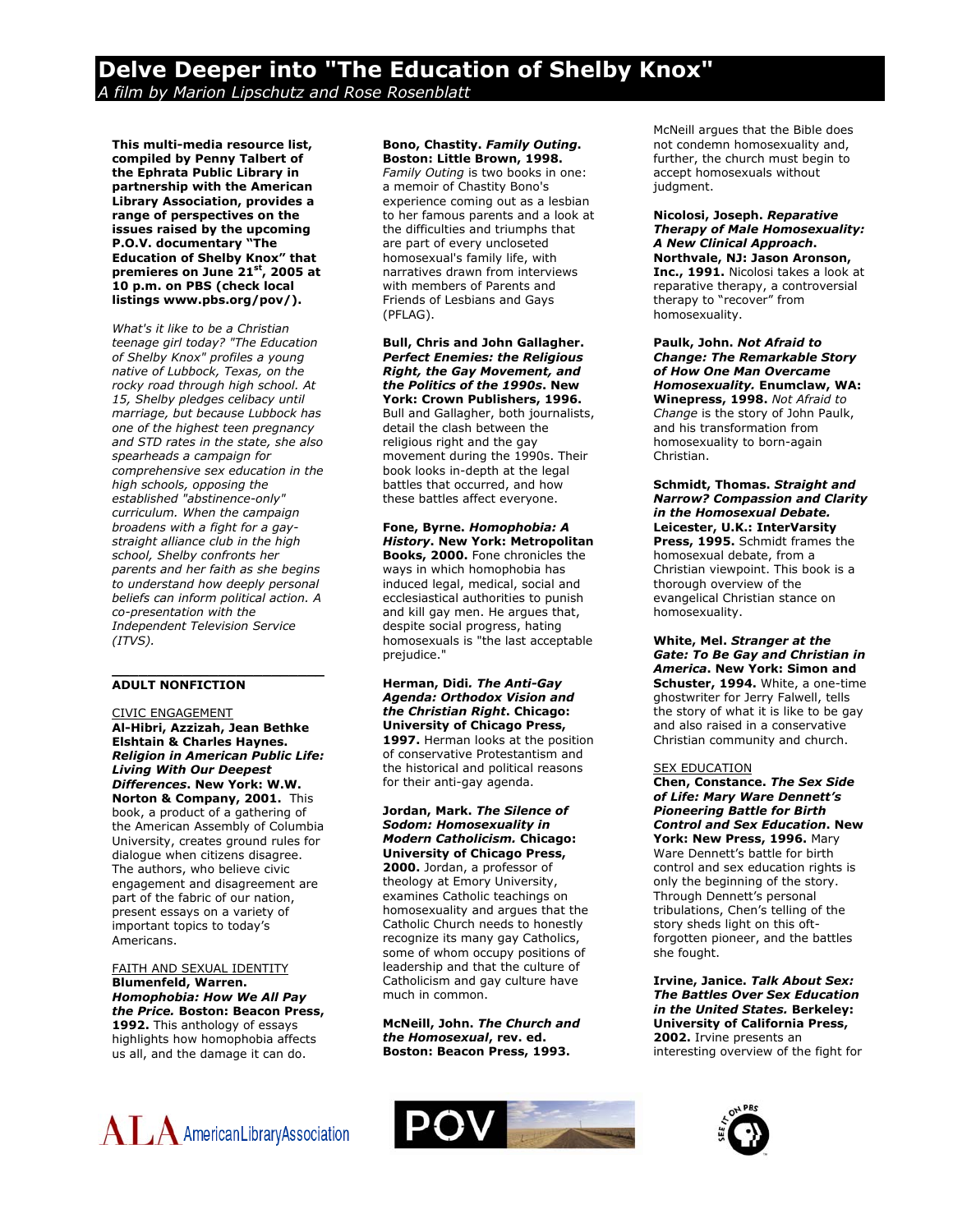# **Delve Deeper into "The Education of Shelby Knox"**  *A film by Marion Lipschutz and Rose Rosenblatt*

sex education in America's school and the tactics used by both sides in assuring they win. This book is an excellent look at the social history of sexual education and an enlightening glimpse at the workings of both sides.

# **Irvine, Janice.** *Sexuality Education Across Cultures: Working with Differences.* **San Francisco: Jossey-Bass, 1995.**  Irvine presents this guide for sex

educators and ways to develop appropriate programs taking cultural differences into consideration.

#### **Linder, Doris.** *Crusader for Sex Education***. Lanham, MD: University Press of America,**

**1996.** Linder tells the story of Elise Ottesen-Jensen, who was instrumental in the founding of the International Planned Parenthood Foundation. The book takes an indepth look at the life of Ottesen-Jensen and her belief that sex education should be readily available to anyone needing the information.

**Measor, Lynda, Coralie Tiffin, Katrina Miller.** *Young People's Views on Sex Education: Education, Attitudes and Behavior.* **New York: Falmer Press, 2000.** Based on research into adolescent sexuality and sex education in England this book gives a great overview of sex education policies and practice – and, perhaps most importantly, what kind of sex education teens think they need.

**Moran, Jeffrey.** *Teaching Sex.*  **Boston: Harvard University** Press, 2002. Moran tells the story of the history of sex education in America and helps readers understand the situation today.

#### **Patton, Cindy.** *Fatal Advice: How Safe-Sex Education Went Wrong.* **Durham, NC: Duke University Press, 1996.**  This look at sex education in the age of AIDS illustrates the primary

issues in the debate on sex education and suggests policy changes

## **\_\_\_\_\_\_\_\_\_\_\_\_\_\_\_\_\_\_\_ NONFICTION FOR YOUNGER READERS**

**Akagi, Cynthia.** *Dear Larissa: Sexuality Education for Girls Ages 11-17***. Littleton, CO: Gylantic Publishing, 1994.**  Akagi presents this informative book, written as letters from parent to child, about the changes girls go through during adolescence. From dating to sexuality to puberty, this book covers most of the questions young girls may have as they move through adolescence.

**Heron, Ann.** *Two Teenagers in Twenty: Writings by Gay and Lesbian Youth***. Los Angeles: Alyson Books, 1994.** This book contains narratives by gay and lesbian teens and discusses the troubles thereof. Heron presents a must-read for teens dealing with homophobia and confusing sexual identity issues.

**Hoch, Dean & Nancy Hoch.** *The Sex Education Dictionary for Today's Teens and Pre-teens***. Pocatello, ID: Landmark Publishers, 1990.** *The Sex Education Dictionary* is a good reference for teens with questions about sex and themselves.

**Kim, Jee et al.** *Future 500: Youth Organizing and Activism in the United States***. Subway & Elevator Press, 2002.** *Future 500* is a great reference for teens looking to become active in their communities. From interviews with teen activists to overviews of activism groups throughout the country, this book gives a great snapshot of today's teen activists and how they do it.

#### **Lansford, Sam and Susan Lanford.** *Sex! What's That?*  **Nashville: Broadman & Holman Publishers, 1993.** A book by Christian Sex Education, *Sex! What's That?* gives the biblical perspective of sex education.

**Marcus, Eric.** *Is It a Choice? Answers to 300 of the Most Frequently Asked Questions About Gay and Lesbian People***. San Francisco: Harper San Francisco, 1999.** Marcus presents an excellent book to answer the questions teens have about gays

and lesbians. This book is a good basic overview of many issues that teens may be curious about – with answers that will help them understand those issues.

#### **\_\_\_\_\_\_\_\_\_\_\_\_\_\_\_\_\_\_\_ VIDEOS/DOCUMENTARIES**

**"A Brooklyn Family Tale."**

Produced and directed by Roger Weisberg and Murray Nossel. 2001. (60 min.) Chronicles the struggles of the Santiago family and their unique relationship with Sister Geraldine who runs a local social services agency. As the parents watch their teenage children drop out of school, join gangs, have babies, attempt suicide, and resort to violence at home, we witness Sister Geraldine's remarkable efforts to keep this embattled family intact.

[http://www.pbs.org/wnet/familytale](http://www.pbs.org/wnet/familytale/) [/](http://www.pbs.org/wnet/familytale/)

**"All God's Children."** Women Vision. 2001. (26 min.) Prominent religious, intellectual, and political leaders, family members and activists speak out about the role of the Church and the importance of commitment to equal rights and social justice for all people, including lesbians and gay men. [http://www.woman](http://www.woman-vision.org/children.htm)[vision.org/children.htm](http://www.woman-vision.org/children.htm)

**"Assault on Gay America: the Life and Death of Billy Jack."** A PBS *Frontline* video. 2000. On February 19, 1999, in Sylacauga, Alabama, 39-year-old computer programmer Billy Jack Gaither was beaten and killed for being "queer." The film examines Gaither's life and death and explores his killers'

[http://www.pbs.org/wgbh/pages/fr](http://www.pbs.org/wgbh/pages/frontline/shows/assault/) [ontline/shows/assault/](http://www.pbs.org/wgbh/pages/frontline/shows/assault/) 

motivations.

**"Baby Love."** Produced by Carol Cassidy. 1996. (60 min.) A startling, upfront look at how teenage mothers see things from love, sex, virginity to pregnancy and the reality of single motherhood all before they're old enough to graduate from high school. [http://www.itvs.org/search/ataglan](http://www.itvs.org/search/ataglance.htm?showID=127) [ce.htm?showID=127](http://www.itvs.org/search/ataglance.htm?showID=127)

**"Bellyfruit."** Directed by Kerri Lee Green. 1999. (60 min.) Drama





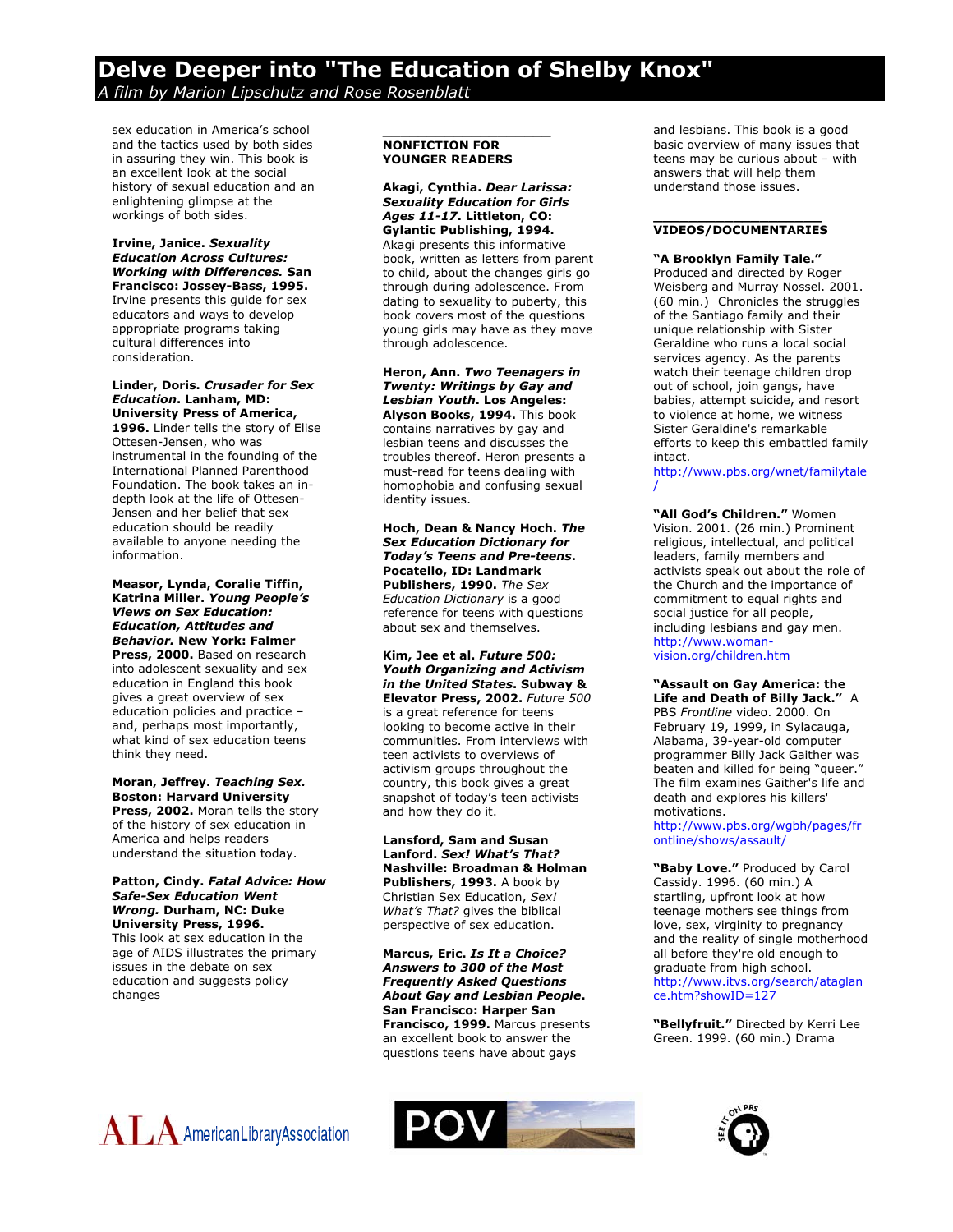# **Delve Deeper into "The Education of Shelby Knox"**  *A film by Marion Lipschutz and Rose Rosenblatt*

about the plight of three teen mothers. [http://www.vanguardcinema.com/b](http://www.vanguardcinema.com/bellyfruit/bellyfruit.html) [ellyfruit/bellyfruit.html](http://www.vanguardcinema.com/bellyfruit/bellyfruit.html)

**"Bhat Bodoh"** ("Just Pretend"). Produced by Muhammad Afandi. About sex education in Malaysia

#### **"The Brandon Teena Story."**

Produced by Susan Muska and Greta Olafsdottir. 1998. (90 min.) Documentary about Brandon Teena (aka Teena Brandon), a transgendered person, who was murdered along with two others in 1993 in rural Nebraska. [http://docurama.com/productdetail.](http://docurama.com/productdetail.html?productid=NV-NVG-3009-NVG-9453) [html?productid=NV-NVG-3009-](http://docurama.com/productdetail.html?productid=NV-NVG-3009-NVG-9453) [NVG-9453](http://docurama.com/productdetail.html?productid=NV-NVG-3009-NVG-9453) 

# **"Breaking the Silence."** Produced

by Fiona Otway. 2003. (28 min.) Alarmed by recent reports of the toll of HIV and AIDS on the young girls of the Caribbean, a woman with a passion for film dedicates its transformative power to tackling the crisis.

<http://www.breakingthesilence.info/>

#### **"Chances, Choices, Changes."**

Directed by Stephen Roy & Paul Martin. 1996. (20 min.) Seven teenage mothers talk frankly about teen pregnancy, the choices they have made, and the resulting changes in their lives.

# **"Faith and Politics: the Christian**

**Right."** 1995. (47 min.) A *CBS Reports* special, which features excerpts of an acrimonious school board hearing in Merrimack, New Hampshire. After adopting an abstinence-based sex education program, the school board dropped all sex education in response to a lawsuit by Planned Parenthood and People for the American Way.

**"Family Values."** Produced by Pam Walton. 1996. (56 min.) Documents lesbian video maker Pam Walton's attempt to reconcile with her long estranged father. It is also her search for what "family" means to her. [http://www.pamwaltonproductions.](http://www.pamwaltonproductions.com/pam_familyvalues.html)

[com/pam\\_familyvalues.html](http://www.pamwaltonproductions.com/pam_familyvalues.html)

#### **"Gay Rights, Special Rights: Inside the Homosexual Agenda."** Jeremiah Films. 1993.

(35 min.) Claims the "homosexual agenda" is a threat to individuals,

families and the country. [http://www.jeremiahfilms.com/cgi](http://www.jeremiahfilms.com/cgi-bin/store/agora.cgi?cart_id=1063165.18067*2k5U62&p_id=GRSRVPS42&xm=on&ppinc=product)[bin/store/agora.cgi?cart\\_id=106316](http://www.jeremiahfilms.com/cgi-bin/store/agora.cgi?cart_id=1063165.18067*2k5U62&p_id=GRSRVPS42&xm=on&ppinc=product) [5.18067\\*2k5U62&p\\_id=GRSRVPS4](http://www.jeremiahfilms.com/cgi-bin/store/agora.cgi?cart_id=1063165.18067*2k5U62&p_id=GRSRVPS42&xm=on&ppinc=product) [2&xm=on&ppinc=product](http://www.jeremiahfilms.com/cgi-bin/store/agora.cgi?cart_id=1063165.18067*2k5U62&p_id=GRSRVPS42&xm=on&ppinc=product) 

# **"How Can I Be Sure That God**

**Loves Me Too? A Sermon."** Given by Reverend Mel White. Soulforce Videos. 1997. (24 min.) Video taped live before a congregation in Spring Lake, Michigan. This is Mel's response to those who would misuse the Biblical record to condemn God's lesbian, gay, bisexual, and transgendered children.

[http://www.soulforce.org/main/vide](http://www.soulforce.org/main/videos.shtml) [os.shtml](http://www.soulforce.org/main/videos.shtml)

#### **"One Nation Under God."** by

Teodoro Maniaci. First Run Features. 1993. (83 min.) Focusing on the contemporary religious Right Wing proliferation of curative therapies for homosexuality, this riveting documentary offers historical context as well as a political analysis of this surprisingly large movement. [http://firstrunfeatures.com/onenati](http://firstrunfeatures.com/onenationundergod.html)

[onundergod.html](http://firstrunfeatures.com/onenationundergod.html) 

**"Sex, Teens and Public Schools."** Produced and directed by Deborah Dickson and Roger Weisberg. 1995. (60 min.) Explores the conditions that have led to escalating rates of teen pregnancy, illustrates the costs and consequences of this national epidemic, and most importantly, examines the role that public schools can play in stemming the tide of early and unwanted pregnancy.

**"The Silence of Sex."** Pinch Me Films. 2004. (60 min.)

# **"Straight from the Heart: A Journey to Understanding and**

**Love."** Produced by Dee Mosbacher. Facets Multimedia. 1994. (30 min.) Academy Award nominee" Straight from the Heart" examines the issues parents face in coming to terms with having a gay or lesbian child.

**"Teen Sex."** Produced by Charlie DuBevoise. A North South Production for Discovery Health Channel. (60 min). Details the intimate accounts and alarming

statistics of sexual activity among young teenagers.

#### **"The Trial of Jimmy Creech."**

Produced by Mel White. Soulforce Videos. 1999. (30 min.) Documents the life journey of a United Methodist Church Reverend who disobeyed the Order and Discipline of his church by marrying a lesbian couple.

**\_\_\_\_\_\_\_\_\_\_\_\_\_\_\_\_\_\_\_\_\_\_** 

# **FEATURE FILMS**

**"Before Night Falls."** Directed by Julian Schnabel. 2000. Episodic look at the life of Cuban poet and novelist, Reinaldo Arenas (1943- 1990), from his childhood in Oriente province to his death in New York City.

[http://www.finelinefeatures.com/sit](http://www.finelinefeatures.com/sites/bnfalls/) [es/bnfalls/](http://www.finelinefeatures.com/sites/bnfalls/)

**"Boys Don't Cry."** Directed by Kimberly Peirce. 1999. The story of the life of Teena Brandon, a cross dressing youth who preferred life in her male identity as Brandon Teena. [http://www.foxsearchlight.com/boy](http://www.foxsearchlight.com/boysdontcry/index.shtml) [sdontcry/index.shtml](http://www.foxsearchlight.com/boysdontcry/index.shtml)

**"Boys in the Band."** Directed by William Friedkin. 1970. Tempers fray and true selves are revealed when a heterosexual is accidentally invited to a homosexual party.

**"Common Ground."** Directed by Donna Deitch. 2000. This movie contains three short stories dealing with the theme of homosexuality.

**\_\_\_\_\_\_\_\_\_\_\_\_\_\_\_\_\_\_\_\_\_\_** 

#### **WEB SITES**

## **[www.teenwire.com](http://www.teenwire.com/)**

Teenwire is the Planned Parenthood Federation of America Web site about sexual health for young people.

#### **[www.siecus.org](http://www.siecus.org/)**

SIECUS—the Sexuality Information and Education Council of the United States—has served as the national voice for sexuality education, sexual health, and sexual rights for almost 40 years. SIECUS believes that sexuality is a natural and healthy part of life and that all people have the right to the information, skills, and services they need to make responsible sexual decisions.